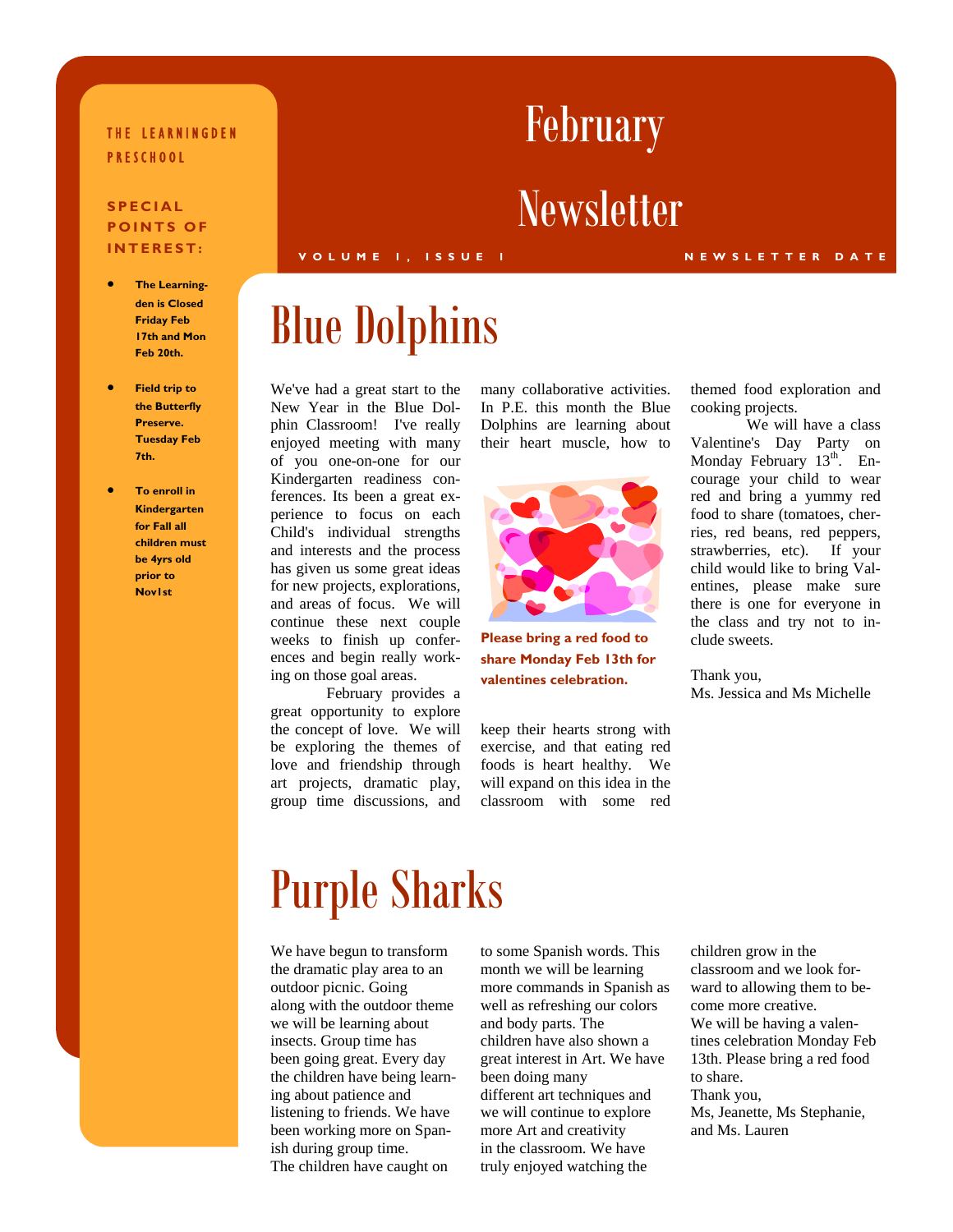#### **PAGE 2**



**Rainbow Fish will be celebrating Valentines day Monday Feb 13th. Please bring a red food to share.** 



## Rainbow Fish

This month the Rainbow fish enjoyed all of the new Montessori materials that we got for our class. The children have really grasped on to the new materials and concepts. The children have also really enjoyed the new costumes that have been donated to our class.

This love month, we will be celebrating diversity through foods. There will be a sign up this month if there is a special

food from your culture which you would like to share or prepare for rainbow fish a.m. snack. Everything is coming up hearts, heart counting 1-20, abc's... disguised in Hearts. We will be having a valentines day celebration Monday Feb 13th and encourage your child to bring something red to share for snack. No candy or sweet s please. Valentine's day cards reminder, just sign the back with your Child's

name. As usual, rainbow fish art work can be picked up in front of the classroom on the bookshelf. Please check this area often for your Child's work. All of the children are growing and collaborating on many projects and social relationship building in the classroom. We look forward to continuing our multicultural theme and getting to know more about one another. Ms. June and Ms. Brittney

### Green Turtles

We are so excited for the month of February! Now that all of our new students are adjusted and happy in our classroom we can start some really fun projects. This month is going to be all about Valentine's Day and Teddy bears. To celebrate Valentine's day we will be making pink play-doh , red goop, marble painting hearts, flower hand prints and much more. On Valentine's Day we will have a celebration, look for a sign up to bring special snacks on this day. After Valentine's Day we will

be focusing on Teddy bears! We will be making Teddy Bear crafts, reading lots of teddy bear books and songs. We will finish off our Teddy Bear unit with a Teddy Bear Picnic on Friday the 24<sup>th</sup>. Everyone is invited to come to the picnic. If Friday is not your scheduled day you may come and stay with your child for the picnic. For our Teddy Bear picnic we will be asking for your Child to bring a teddy bear that day and make sure your Child's name is on the label. We will also have extra teddy bears if they

are needed. At the end of February we will be working on a collaborative canvas art project for our classroom. This will be a fun activity for the students to work on together as a class. Don't forget to check the board by the green turtle door for important dates and our special activities.

Love,

Ms. Jennifer & Ms. Brandi



What is growing in our outdoor classroom??

In January the children enjoyed learning about butterfly metamorphosis, hibernation and woodland animals. They loved the bear cave set up on the patio and "Going on a Bear Hunt" - a group song/game for which we had many repeated requests. They also had a great time taking turns playing different parts in The Three Bears play. Our arctic animals curriculum was canceled with the record breaking high temperatures we had that week! Instead we had some good water play which is great for spatial ability, motor skills, social development, and creativity. We also created our dragon and instruments for the Chinese New Year parade.

In February we're looking at planets, constellations, and of course robots for interstellar travel and exploration. Some activities planned include a stars in a box" craft and a "Saturn

ring toss" game. We will have some fun and get creative designing robots to do tasks the children come up with! I will be setting up a planetarium visit midmonth so please join us if you're interested. We won't forget our littlest NASA hopefuls in the Green Turtle room with all these advanced ideas- I have thumbprint constellations planned and a space shuttle for them to help paint and use for imaginative play.

Ms.Ildi